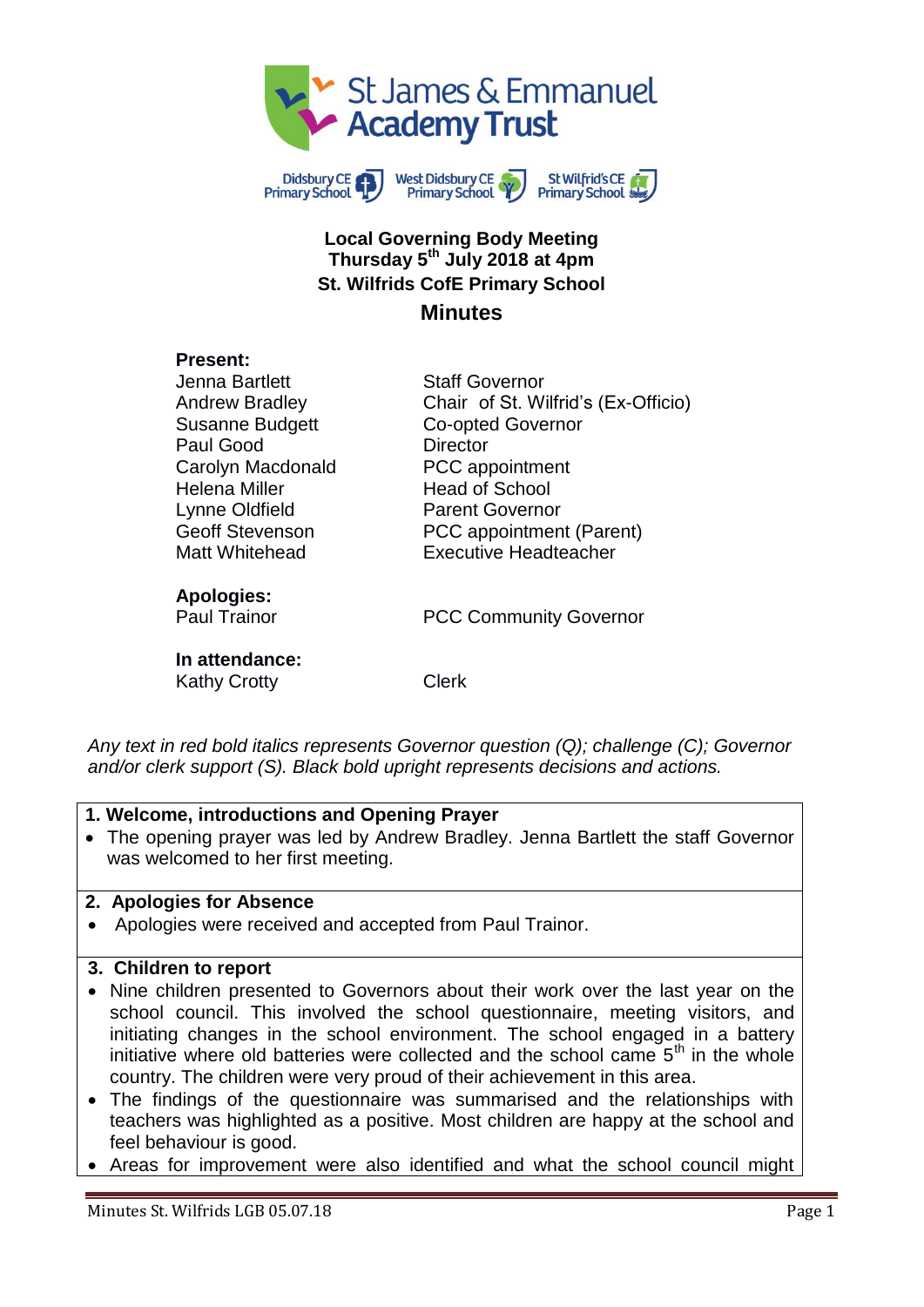implement. The school is strong on anti-bullying. The questionnaire identified a request for more outdoor equipment, more ICT, and for more input into school dinners. The children informed Governors they would like more emphasis on foundation subjects. The children are working on a smoke free school street. The introduction of buddying up classes where KS2 children will be paired with a KS1 child.

- What we love about our school included lessons, trips, friends, after school clubs, the battery initiative, and teachers encouraging friendships.
- Children brought along examples of work they are proud of including one pupil reading one of her inspirational speeches.
- *Q: Is there a percentage from each class in the school council*

The school council comprises two children per class from Yr1 upwards.

• It was suggested next year the school could try a different approach and let the children sit with Governors to show their work.

## **4. Notification of AOUB and Confidential Items**

 There was a request from a staff member to consider and this is reported in the Part 2 Confidential minutes.

## **5. Declaration of non/pecuniary interest**

- Geoff Stevenson has two children at the school and Mrs Stevenson works in the school. Lynn Oldfield has one child in the school. Geoff Stevenson works for a training charity connected to this school but there is no financial benefit.
- **6. Minutes of Previous Meeting held 17.05.18 & Part 2 Confidential minutes and Matters Arising**

### **Governors formally approved the minutes and the confidential minutes from the meeting held 17th May 2018 and these were signed by the chair.**

Action: Helena Miller to formally invite applications from staff to be co-opted to cover the staff governor's absence.

This has been actioned

Action: Geoff Stevenson and Matt Whitehead to produce a further document of principals of effective governance to appendix the Governor Induction Pack.

 The Nolan principles have now been added. Further work on challenge and questions will be inserted to help new Governors. Jenna Bartlett was given the latest induction pack.

There was a matter arising from the Part 2 Confidential minutes of 17.05.18 reported in Part 2 Confidential minutes of this meeting.

# **7. Head of School Report Data on progress of children by different groups**

 Two scripts have been returned to the school which is normal practice with enlarged papers. The Head of School had produced a report on the data for Governors which analysed the results by pupil group. The pupil groups related to gender; disadvantaged (Ever6 FSM); Children who are looked after (CLA); SEN support; EHC Plan; and EAL.

EYFS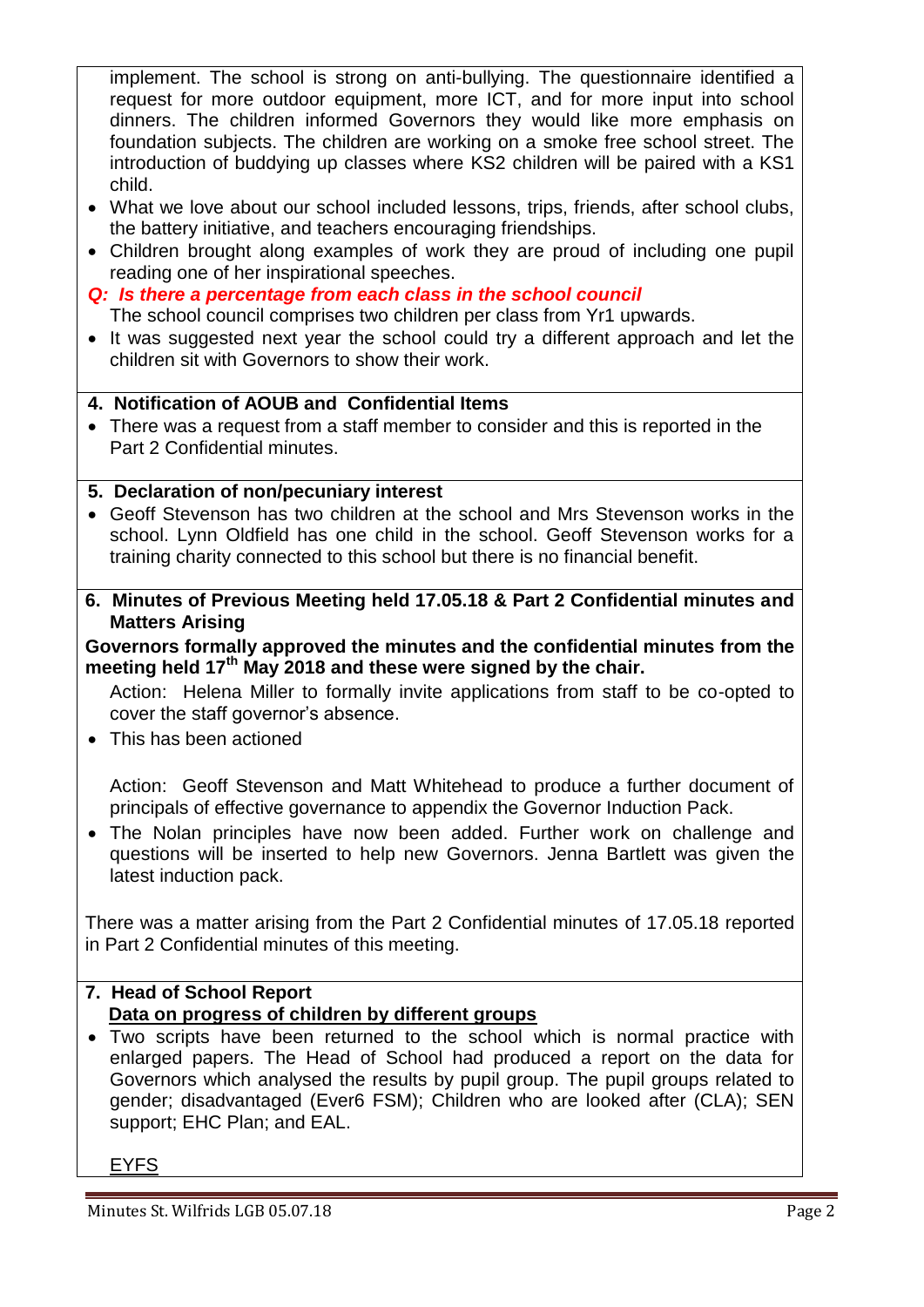- The breakdown of pupil group over the last four years of the prime learning goals show the trend is increasing each year. In 2015 GLD was achieved by 72% of children; in 2016 this was 67.4%; in 2017 this was 75.7% and in 2018 this is 76%. The GLD has remained the same as last year.
- Specific learning goals are 83% which is very good. This also has been increased from 62% in 2015; 53% in 2016; 75% in 2017 and now is 83%. The teachers are confident with their judgements.
- Only one FSM child has not achieved in one area and this affects the combined result. The CLA child has made excellent progress in maths but not achieved literacy. No child receiving SEND support has achieved GLD. There are seven EAL children and they are high performers as 85.7% achieved a GLD and 85.7% achieved specific learning goals.
- The school will now focus on reducing the gap between boys and girls. The specific children have been identified for interventions. One child is making accelerated progress since nursery
- The school aim was to maintain the percentage of pupils attaining a GLD and at 76% this has been met. In 2019 the school wants to increase this. Further analysis needs to occur of children exceeding the expected standards.

## Phonics data

- 41 pupils took the test and 83% met the expected standard. There is a gender difference and this boy heavy cohort with 26 boys and 15 girls. 76.9% of boys attained their phonics and 93% of girls.
- There are six disadvantaged children and 66.7% attained so this is a priority to reduce the gap.
- EAL children performed well at 87.5%.
- One pupil was absent and the school has completed a CME report (child missing in education) as this child is still absent. One child has an EHC Plan and is included in the data but this child could not access the test.

## *Q: What was the target for phonics?*

- 90% was the school target so this is slightly below at 83% but the national is 81% so the school is still above the national. Next year the expectation is to be higher given the current GLD data. The challenge will be to maintain the standard from EYFS into Yr1.
- The focus is to maintain and increase the number of children meeting the standard in Year 1 Phonics and to reducing the gap between boys and girls meeting the standard. The focus is also on disadvantaged pupils through focused support and interventions.

# Yr2 phonics re-check

- The pass mark was 32/40 and one child scored 31. This child will have specific interventions. 12.9% did not meet the standard. The number of children not meeting the standard is 3 pupils. All pupils are on the SEND Register, one has an EHC Plan.
- The Executive Headteacher explained when the DfE report the national data they will look at who sat the test, not the whole class. Five children were re-tested and three of the five did not pass which is a 40% pass rate. This will be below national average.

## *Q: The three who did not pass – are they tested on the same test in Yr3?*

The school will continue to test in Yr3 for internal records, until they continue until they reach the standard. Phonics becomes SPAG (spelling punctuation and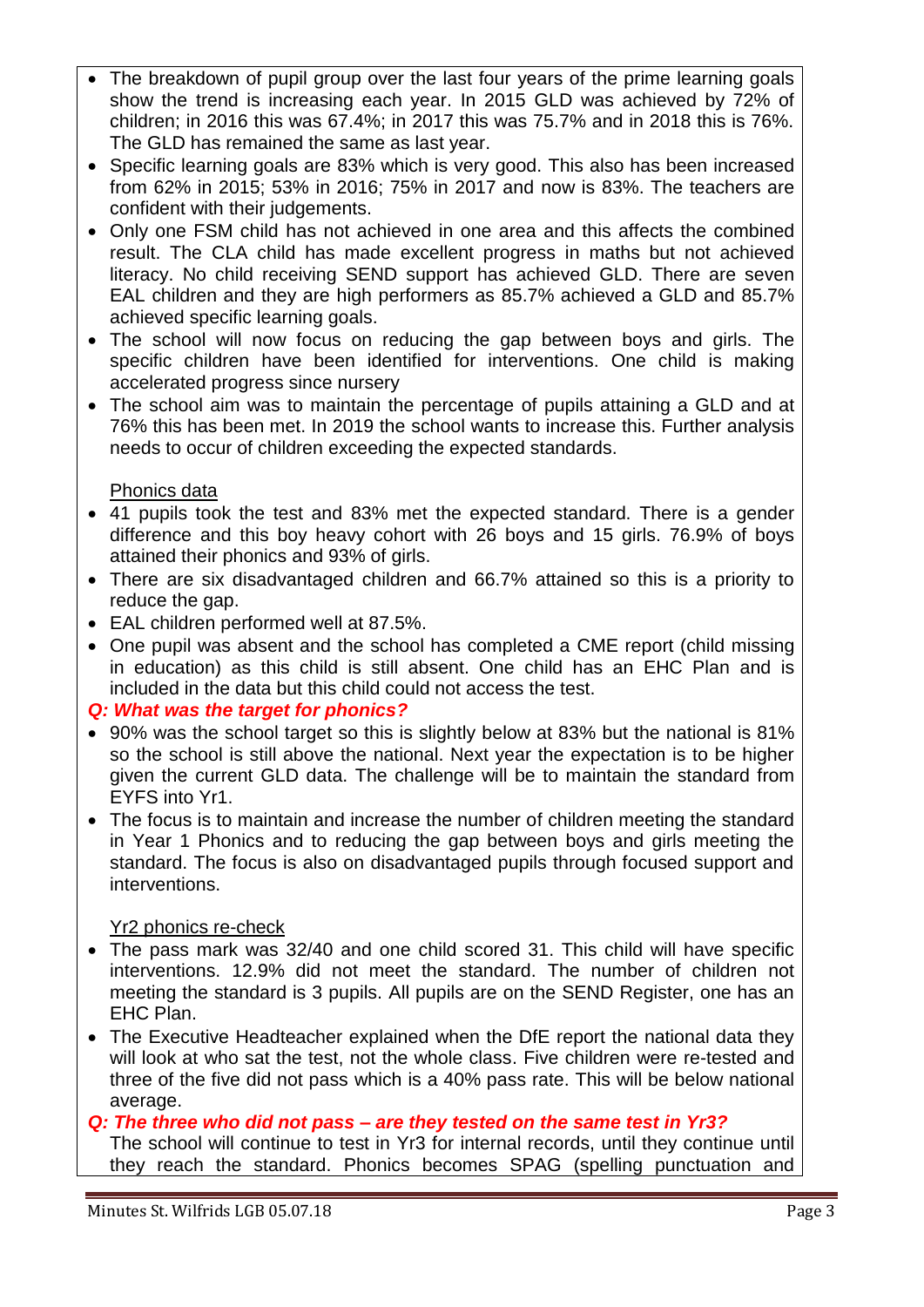#### grammar) as the children get older. **Governors gave formal thanks to the phonics staff for the excellent results in this area**

## KS1 data

- Trends over time were highlighted and show an increase apart from the inflated results of 2016 and since then the results are realistic. The aim for 2019 is to maintain these results.
- 77.5% of children attained the expected standard in reading against the national average of 76%. In writing 67.5% of children attained the standard against the national average of 68%. In maths 70% attained the standard against a national average of 75% so this is an area for development. In Science the attainment is 75% this is below the national average of 83%.

# *Q: Why has the science data has dropped over the years.*

This is based on teacher assessments and this is more realistic data.

- Yr2 have different trends than the rest of the school. Maths is higher across the school and a strength but not in Yr2. This cohort is doing better in reading than the rest of the school.
- In higher standards eight children attained the reading which is 20% compared to a national of 25%. In writing 4 children attained the higher standard which is 10% against the national average of 16%. In maths 4 children attained the higher standard which is 10% against a national average of 21%.Teachers are aware as to why not as many children have attained expected and higher.

### *Q: What is the explanation for these results*

• The school lost one Yr2 teacher in March. Two part time teachers took over this cohort and it became apparent there were low standards in maths. This term they have built up arithmetic knowledge. The quality of teaching in maths has improved.

## *C: If the maths was only discovered in term 2 could this be happening elsewhere and can you identify where the assessment decisions are not accurate*

- The moderation across the school is now more robust, staff are aware of the need to be accurate. The Head of School is confident the teachers are more solid with assessment decisions. Moderation and transition information is a focus for the school. Staff have needed time to adapt to target tracker. Moderation is now occurring across the Trust and the Northenden cluster.
- The Yr6 have met with Yr7 staff in the Health Academy. The Yr7 staff were impressed with the standard of Yr6 children from this school. The baseline assessments still occur as secondary schools argue the children decline over the six weeks. The Health Academy staff have been impressed with the quality of Yr6 work and noted the expectations of St. Wilfrids is very high. The high schools do their transitions in different ways and there is a traditionally a lack of trust of primary assessments. The Chair of the Trust informed Governors the Governments agenda is now much clearer in expecting secondary schools to challenge and build on the improved standards from primary. The staff at St. Wilfrids are aware they have to build on achievements of pupils in previous year groups.
- The reading shows a slight gender gap where 73.9% of boys and 82.4% of girls attained the expected standard. In reading there is a gap between disadvantaged and non-disadvantaged children in that 60% of disadvantaged and 80% of nondisadvantaged attained the expected standard. There are only five disadvantaged children so this is only one child. 80% of EAL children attained the reading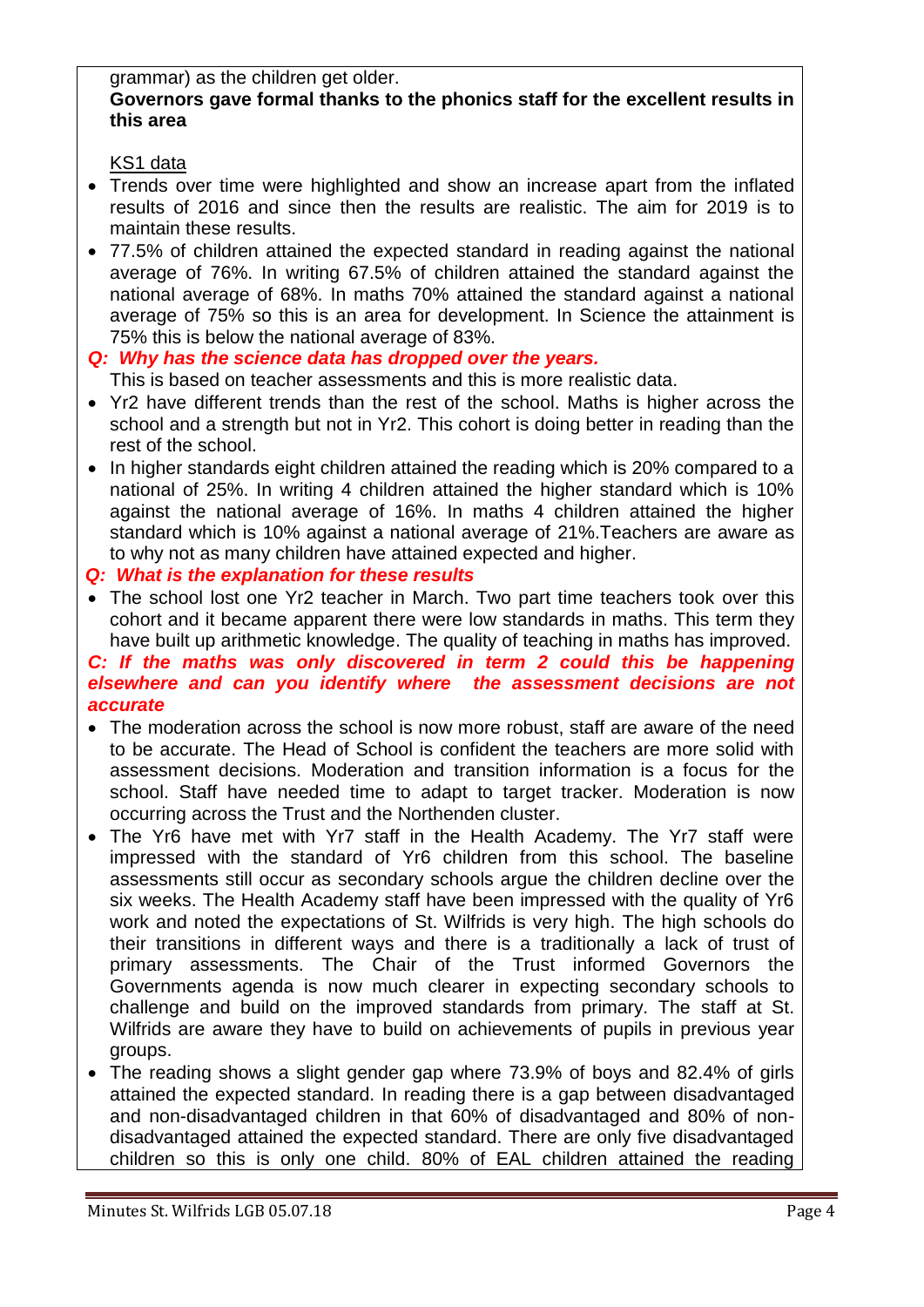standard.

- Writing has improved across Yr2. Only 40% of disadvantaged children attained the standard but this is two out of five children. There is no significant gender difference.
- In Maths boys outperform the girls significantly so the Yr3 target is to improve girls' attainment in maths. 18 boys and 10 girls attained the standard.
- The higher standard in reading over time is reducing from 35% in 2016; 23% in 2017 and 20% in 2018. Three of the 23 boys achieved higher standard in reading and five girls.
- No disadvantaged children attained the higher standard so interventions and quality first teaching is planned.
- EAL progress is good between Yr1 and Yr6.
- Writing is progressing over time. One boy achieved the higher standard and three girls. The percentage of girls getting higher standard is higher increasing from 13% to 17.6%.
- The maths higher standard attainment shows 13% of boys and 5.9% of girls. There were no disadvantaged children attaining the higher standard in maths. St. Wilfrids aims to be at national for higher standards.
- The focus will be to increase the number of children achieving the higher standard in all areas and to be in line with national. A second focus is to continue to reduce the gap in attainment between boys and girls in all areas achieving the higher standard (girls achieve better in reading and writing; boys achieve better in maths). A third focus is to raise attainment and accelerate progress for disadvantaged pupils to achieve the higher standard in all areas.
- *C: Gaps in attainment vary, how does this compare nationally?*
- Nationally boys underperform in reading and writing and in maths boys do slightly better. This school has the same pattern but greater percentages. This school aims to be in line with national trends apart from when there are cohort issues such as SEND children.

#### **Governors gave formal thanks to the KS1 staff for the excellent results in this area**

## KS2 – teacher assessment

**Action: Clerk to include KS2 test data on the 20th September 2018 agenda.**

#### *S: Governors stated if the results in the test results are close to the teacher assessments this would be excellent.*

 The Head of school gave credit to the Yr6 teacher and the TA staff for their work in filling gaps Yr6. There was an exceptionally high number of gaps in the children's knowledge.

**Formal thanks were given form the Governing Body to all KS2 staff for their input which affects the Yr6 results.** 

- The analysis by pupil group shows girls outperform in RWM. In reading the disadvantaged children were 10% less and this will be a focus.
- *S: Governors noted the strong results.* This is due to interventions over time.
- *Q: What is actually meant by disadvantaged?* Ever6 children and not the current FSM.
- Five EAL who did not achieve were not in the school at KS1. In writing there are the same gender patterns but girls have improved. In maths the teacher assessment shows boys are significantly lower than girls at 57% compared to girls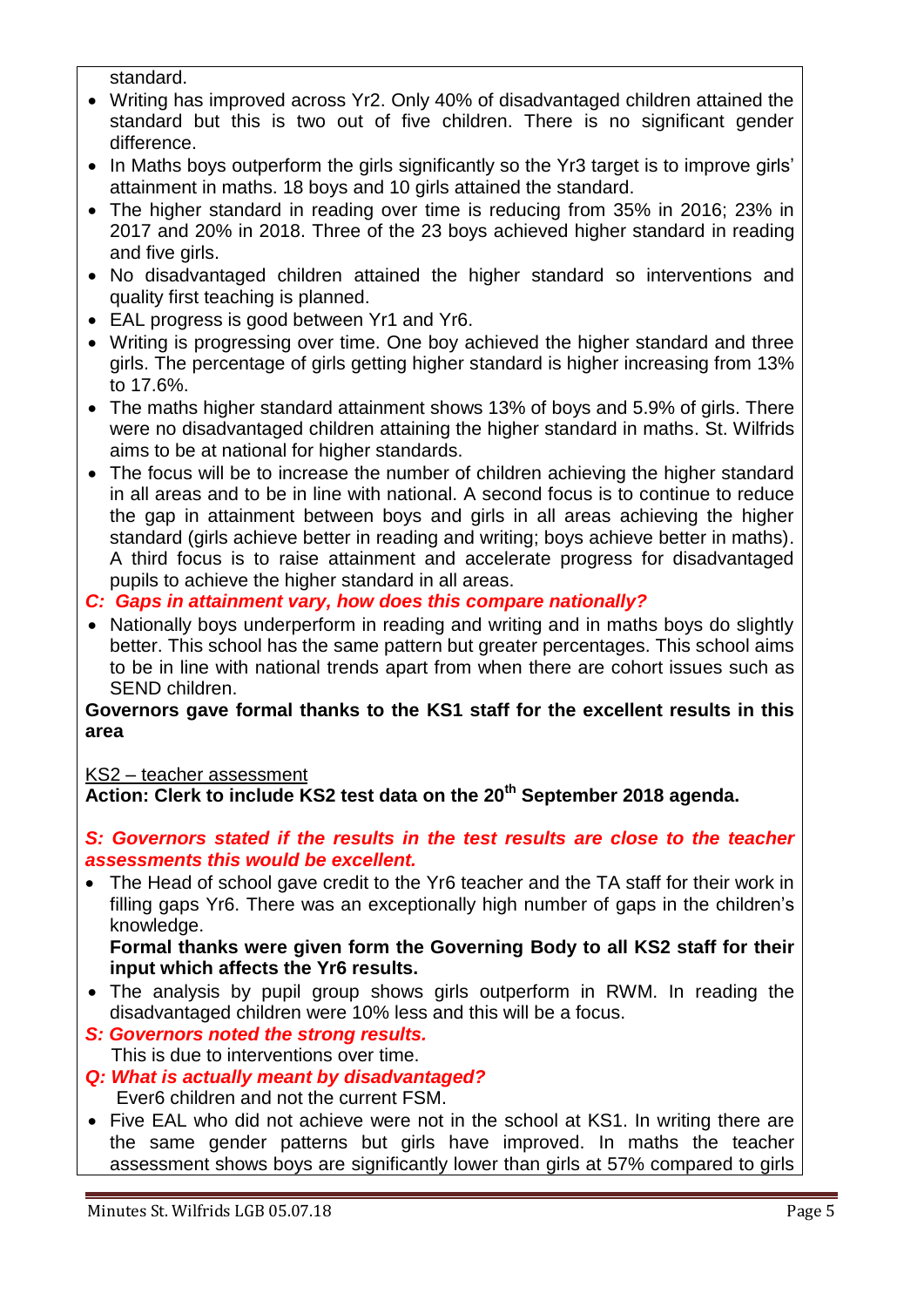at 81%. This is different to KS1 and the national trend. The gender gap needs closing and the gap between disadvantaged and non-disadvantaged. Boys' attainment in all areas needs to improve.

*S: Governors are impressed the school is able to track individual children and is able to utilise effective interventions to improve attainment and progress.*

• The school has increased the capacity and confidence of teachers with regard to assessment and staff can now drill down more effectively. New phase leaders are in place to support staff.

*Q: Last year there were high numbers of disadvantaged children not achievement and this is reducing. How has this been achieved?*

- The school has used a supply teacher for eight weeks to support the teachers.
- The school focus is to raise attainment and accelerate progress to close the gap between girls and boys in all areas. The second focus is to raise attainment and accelerate progress to close the gap between disadvantaged and nondisadvantaged pupils in all areas. The third focus is to increase the number of boys achieving the national expected standard in all areas.

*S: Governors were very encouraged by the attainment progress being made in the school.*

## **Staffing Matters**

- The staff structure for 2018/19 was shared with Governors. The deployment of staff is based on pupil need. Nursery has the usual staffing. There is a new teacher starting in reception. One of the TA's is a qualified teacher.
- The school is aiming to boost results by having two TA's in the mornings based in Yr1 and Yr2 as research indicates early intervention pays dividends throughout the school years.
- The TA deployment is mainly according to need. The Executive Headteacher reported the budget does have some deficits but the Trust does support staff. The school has managed to maintain the temporary contracts for the coming year. This will be reviewed in twelve months. The 1-1 TA's have termly contracts.

*Q: Governors asked about the maternity leave cover teachers.*

 One cover teacher is on a one year contract and one is covering until the post holder returns. One staff member is covering consecutive maternity leaves

## **Safeguarding update**

- A written report on safeguarding for summer 2 was sent to Governors by email. The SCR and HR files were last audited on 21<sup>st</sup> March 2018 by Andrew Bradley.
- The bullying incidents recorded are all girls in Yr6
- In half term 5 seven children were off rolled. One child was sent to a resource provision and the family moved all of the other children to a school nearer to this provision.
- The Head of School reported on the exchange of files /CPOMs and there is a child joining the school part time. This child will join Yr5 in September. The school needs to apply for funding but is waiting to see how the child settles and the school will monitor his care. This school was recommended to the family.
- C: Governors raised the issue about the children's presentation using language of bullies and victims. Governors recognised the difference between the bullying behaviour and the child. The school is undertaking some work about this with staff. This is often friendship fall outs. The Trust promotes restorative approaches. **Governors gave formal thanks to Helena Miller for the excellent reports and the up to date information shared with Governors**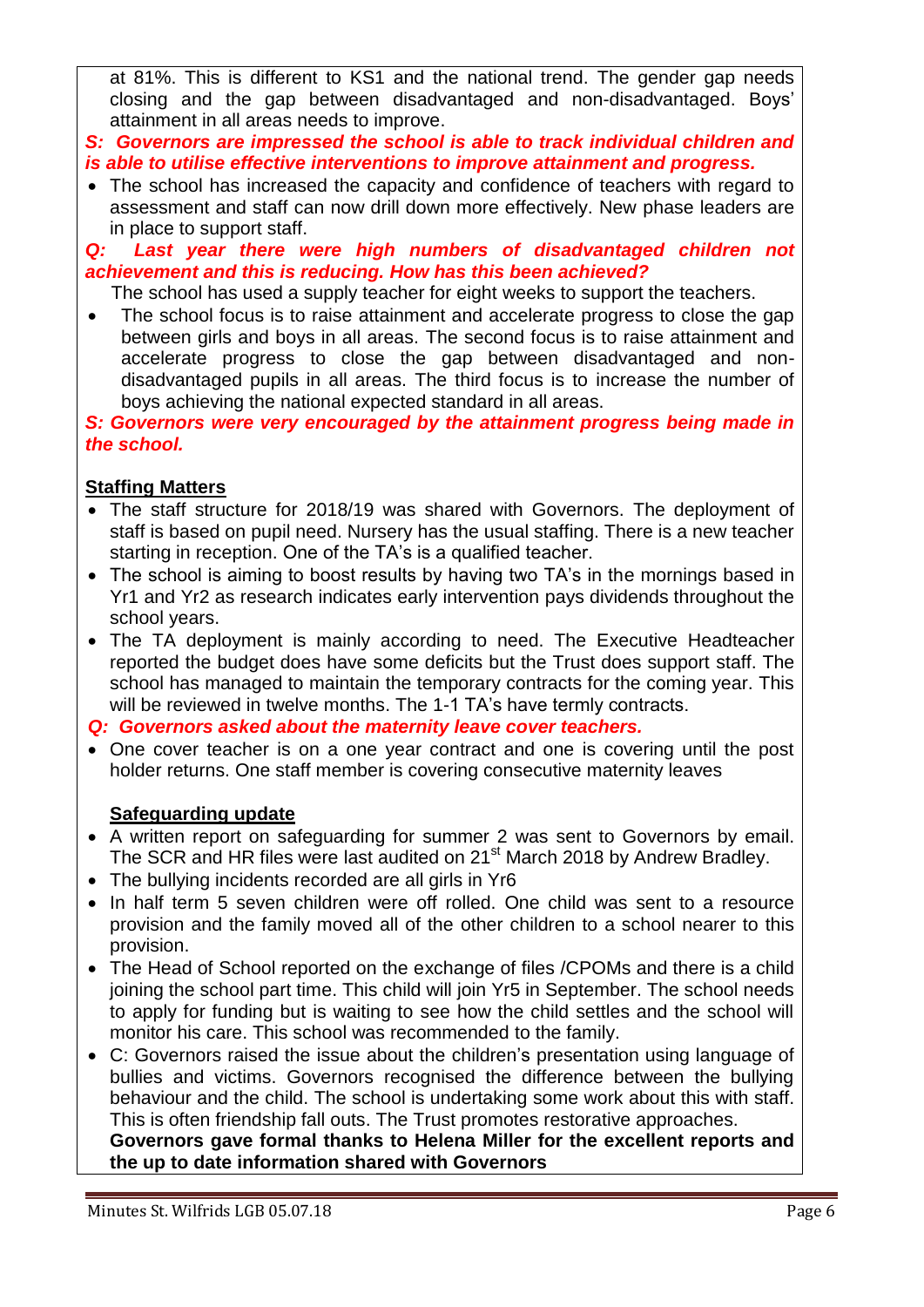### **8. Three year budget approval**

- The Executive Headteacher reported on the budget assumptions and forecasts. There is an assumption of a significant carry forward. The expenditure over the next two months is expected to be lower than previous projections. The projected £127,928 surplus is expected to be higher. This budget will be presented to Finance Directors meeting on Monday 9<sup>th</sup> July 2018.
- In St. Wilfrids there is a small Yr6 class leaving and larger intake which will affect the 2019 budget upwards. The current Yr5 is not small so the jump the following year will not be as high. Three year forecast is devised without known income but this is a requirement and Governors were informed this is based on predictions from current information and this might change. PP now known for 2019/20 but the other non-gag grant is based on current information.

### *C: PP income predictions are the same as this year, is this not optimistic?*

- PP has been predicted on current figures and the Executive Headteacher agreed this is likely to drop but increased enrolments could redress this.
- Expenditure is based on current costs with incremental increases and 2% has been factored in for pay rises.
- The budget for 2018/19 has an in-year deficit of £23,000. The aim is to save in the cost centres over the year to reduce this. Also the surplus from 2017/18 is expected to be higher. Each year the budget is more worrying as expenditure is higher than income and the surplus is diminishing. Expenditure is increasing and income is stable other than enrolment numbers. On the current predictions the carry forward in three years would only be £3,500 so this will be monitored monthly. The school may need to consider some element of planned staffing changes across the Trust.
- *C: Governors suggested the Trust needs to undertake some serious marketing.*
- The Trust is encouraging Teach Manchester placements to add capacity in the staff.
- The Executive Headteacher presented the budget as positive and reflecting the prudent financial management over recent years. The Trust has a balanced budget for the Trust being sent to the EFA.

#### **Governors gave formal thanks to Joanne Love for her work on the budget** *Q: Why are the educational support estimates for 2019/20 reduced*

• This reflects the removal of temporary contracts in 2019/20.

S: The clerk reported on a recent Chairs briefing held by the LA where *surpluses were discussed and Governors were being asked to review huge surpluses in relation to attainment and progress.* 

 Governors acknowledged this budget and determined that in the current context this budget is realistic.

## **Governors formally approved the budget for St. Wilfrids**

#### **9. Governing Body Matters**  Link Governor reports

- The new proforma has been sent to Governors.
- Lynn Oldfield reported she will send some reports to Governors from her recent involvement in the school
- Andrew Bradley met with the new RE & collective worship subject leader to review the planning for the next academic year. Andrew Bradley has also attended a Conference on Understanding Christianity and the school is committed to introducing this new scheme from the Blackburn Diocese in the new academic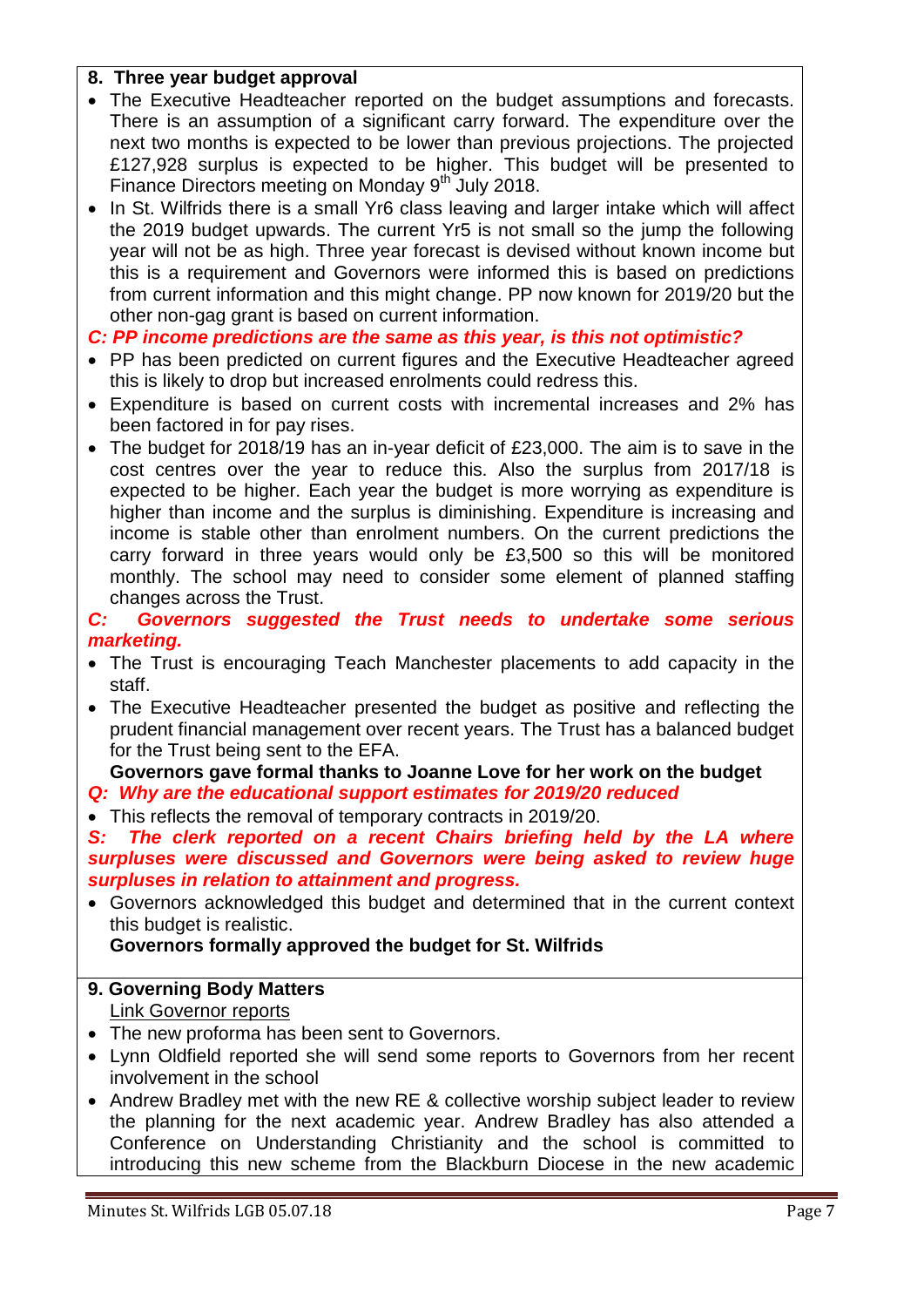year. This involves a new assessment criteria and this links with the new SIAMs framework about the effectiveness of Christian vision. The subject leader is attending an ethos and faith conference and will set up a group with children. A value based approach is being adopted which hoped to be more approachable for children. Annabel will now lead the KS2 worship each work.

- Carolyn Macdonald reported on her listening for reading with Yr3 and Yr4. She reported on the children choosing new books. Carolyn shared information about the children she is working with.
- Carolyn Macdonald reported the Watkins project in Yr3 and Yr4 is progressing well, and there are drama performances with 90 children. A visit to the woods was highly recommended and the banner is now ready.
- Carolyn Macdonald attended a Yr5 and Yr6 initiatives about tertiary progression with universities. Aim Higher is now disappointing as this has been diluted as funding has diminished. This is led by student ambassadors. There is no longer link work with the school. The children did enjoy travelling on the bus and sitting in lecture theatres. This event might be replaced by using local parents to come into school to talk about their jobs. The Trust has used STEM ambassadors.

### *S: The clerk reported on the LA work on careers education relevant to Primary schools and sent the careers information slides from a briefing attended on the 27th June 2018 to Carolyn Macdonald.*

### **Governors congratulated the PTA and staff for the summer Fayre on a Saturday**

• This activity raised £2,500

### Governor training

- Paul Good, Andrew Bradley and the clerk had attended the recent LA chairs briefing which included updates on SEND; careers paths; and HTPM (head teachers performance management)
- Andrew Bradley has attended a conference on Understanding Christianity

#### Governor use of social media

 The Executive Headteacher explained why this was included on the agenda. WDCE LGB had asked for guidance for Governors and asked if the social media policy and the staff code of conduct policy were applicable to Governors.

### **Action: Clerk to include social media policy on each LGB in autumn 1**

 The Clerk reported Governors had asked if governors see false or inaccurate information on social media what should they do and the advice is to refer any concerns to the school.

#### Vacancy for PCC Governor

• Paul Good has been approached by the grandmother of a child in a Trust school who is moving back into the area and Paul Good will be discussing further with this person.

### **10. Any Other Urgent Business**

 WDCE has been inspected and outcomes are known. Ofsted was complimentary about the LGB and Paul Good reported this GB is equally as strong and well informed. The one page briefing about school strengths and weaknesses was useful. Governor engagement in this school is high.

*Q: is there any other learning to share with WDCE LGB*

Good advice came from the school consultant George Lloyd to "carry the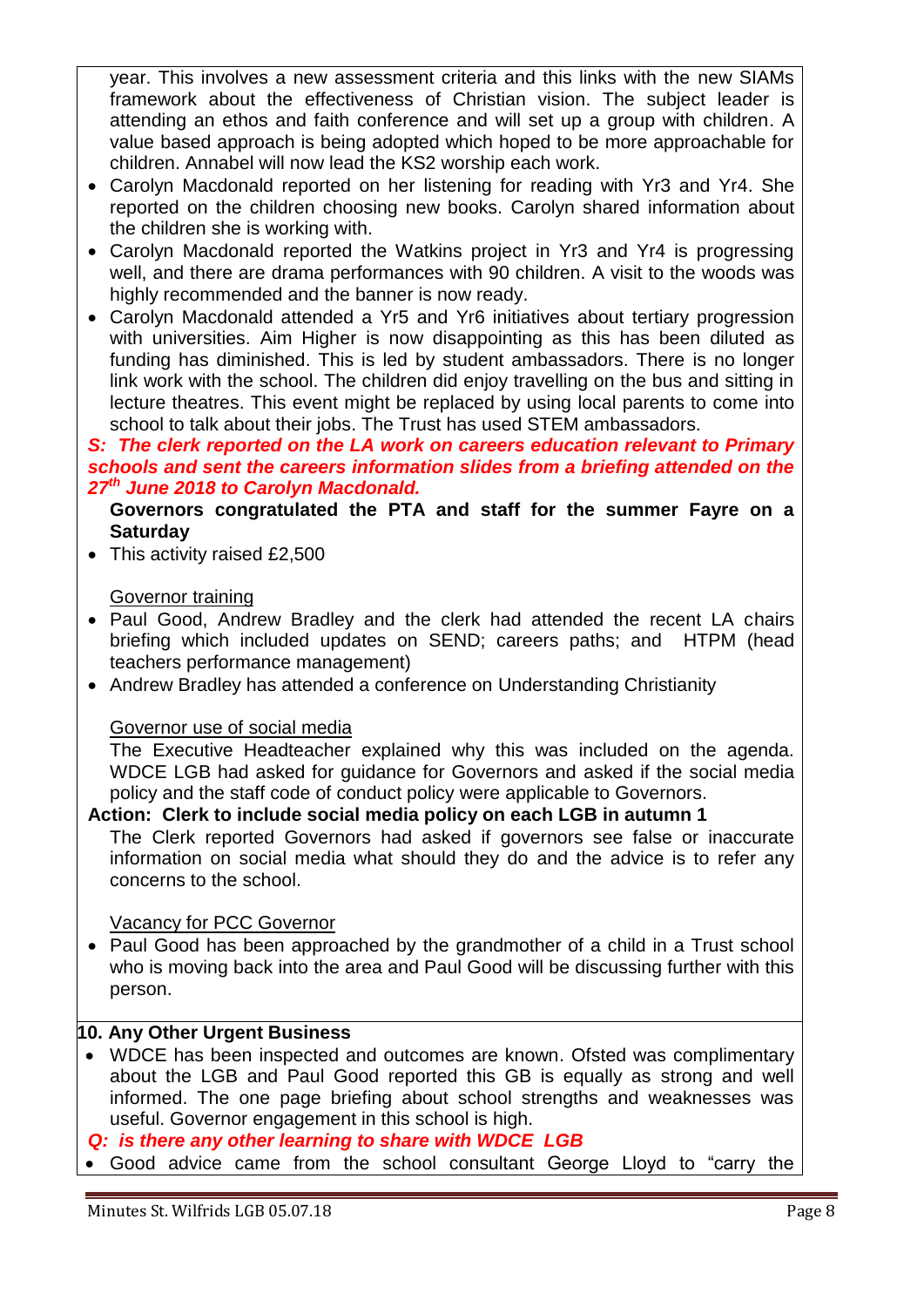inspection" and to be confident about the whole picture of the school. The QA from this summer term concurs with this view. Shirley Bush has commented on the immense journey of St. Wilfrids and has agreed with school SEF judgement of "good." Andree Coleman has indicated areas of outstanding features in the school evaluation. The leadership team at WDCE will share with St. Wilfrids staff and the Executive Headteacher has prepared a pack for the leadership

*C: Governors noted last year there was a document reporting on the outcome of internal inspections undertaken and asked why that has not been shared this year*

 Governors were informed this is an internal document for the school. This was relevant to share with Governors at that point as a priority was to move more learning from good to outstanding, but now the team is working to a higher standard Governors have instead been given the strategic overview with strategies for improvement. Ofsted has now moved away from judgements of individual lessons and the triangulation now occurs where the children's work is reviewed along with data and child voice.

**Action: Clerk to include on September agenda review of one page summary of strengths and areas of focus for St. Wilfrids.**

## **11. Dates & Times of Future Meetings:**

- Trust get-together social: Friday  $6<sup>th</sup>$  July 2018 at the Slug and Lettuce in Didsbury **2018/19 meetings**
	- Thursday 20th September 2018 @ 4pm
	- Thursday 8th November 2018@ 4pm
	- Thursday 17th January 2019 @ 4pm
	- Thursday 7th March 2019 @ 4pm
	- Thursday 9th May 2019 @ 4pm
	- Wednesday 3rd July 2019 @ 4pm *(please note the change of day)*

## **12. Closing Prayer**

The closing prayer was led by Andrew Bradley

Signed…………………………………………………………………….Date………………

Andrew Bradley (Chair)

*Meeting closed at 18.30*